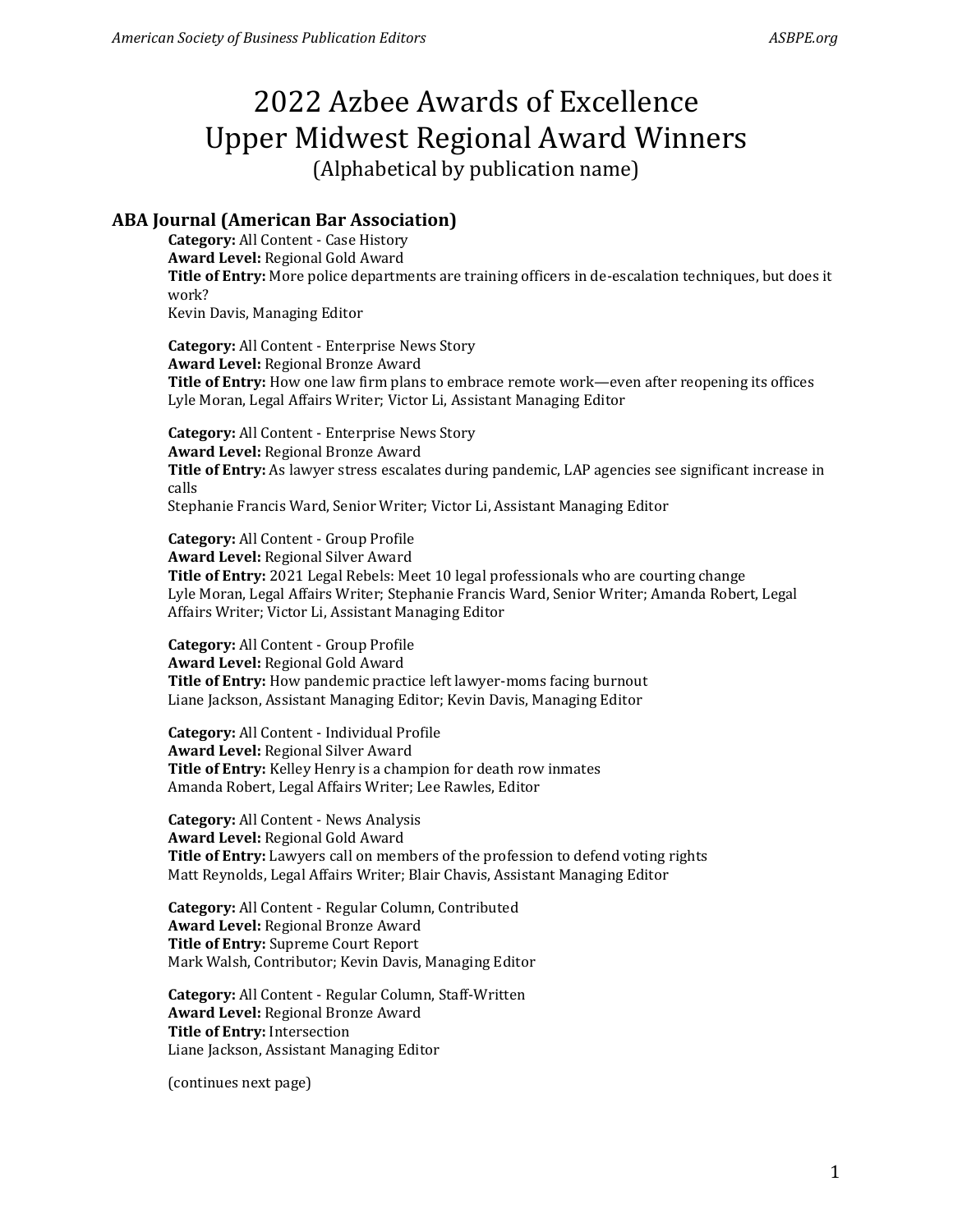### **ABA Journal (American Bar Association)**

**Category:** Online - Podcast **Award Level:** Regional Bronze Award **Title of Entry:** A new evidence management tool aims to help public defenders process video and audio Lyle Moran, Legal Affairs Writer; Victor Li, Assistant Managing Editor

**Category:** Online - Web Feature Article **Award Level:** Regional Silver Award **Title of Entry:** Has COVID-19 made the workplace more accessible for lawyers with disabilities? Amanda Robert, Legal Affairs Writer; Lee Rawles, Assistant Managing Editor

**Category:** Online - Web Microsite/Special Section (Non-Trade Show/Conference) **Award Level:** Regional Bronze Award **Title of Entry:** Legal Rebels Lyle Moran, Legal Affairs Writer; Victor Li, Assistant Managing Editor

**Category:** Print - Feature Article, 11 or Fewer Issues per Year **Award Level:** Regional Bronze Award **Title of Entry:** Troubling Treatment: Efforts are underway to reform teen behavioral programs Amanda Robert, Legal Affairs Writer; Blair Chavis, Assistant Managing Editor

**Category:** Print - Feature Article, 11 or Fewer Issues per Year **Award Level:** Regional Bronze Award **Title of Entry:** Costly Collisions: A small-town personal injury case sends a powerful message to the trucking industry Kevin Davis, Managing Editor; Liane Jackson, Assistant Managing Editor

**Category:** Print - Regular Department **Award Level:** Regional Silver Award **Title of Entry:** Business of Law Victor Li, Assistant Managing Editor

**Category:** Print - Single Topic Coverage by a Team **Award Level:** Regional Silver Award **Title of Entry:** Redefining Justice Liane Jackson, Assistant Managing Editor; Kevin Davis, Managing Editor; Julianne Hill, Contributor; Amanda Robert, Legal Affairs Writer

**Category:** Print - State of the Industry **Award Level:** Regional Gold Award **Title of Entry:** State of the Profession 2021: BigLaw proved to be most resilient to COVID-19 Lyle Moran, Legal Affairs Writer; Victor Li, Assistant Managing Editor

### **ACA International (ACA International)**

**Category:** Design - Website Design **Award Level:** Regional Gold Award **Title of Entry:** ACA International Website Redesign Anne Rosso May, Communications Director; Sam Melby, Digital Manager; Diedrich RPM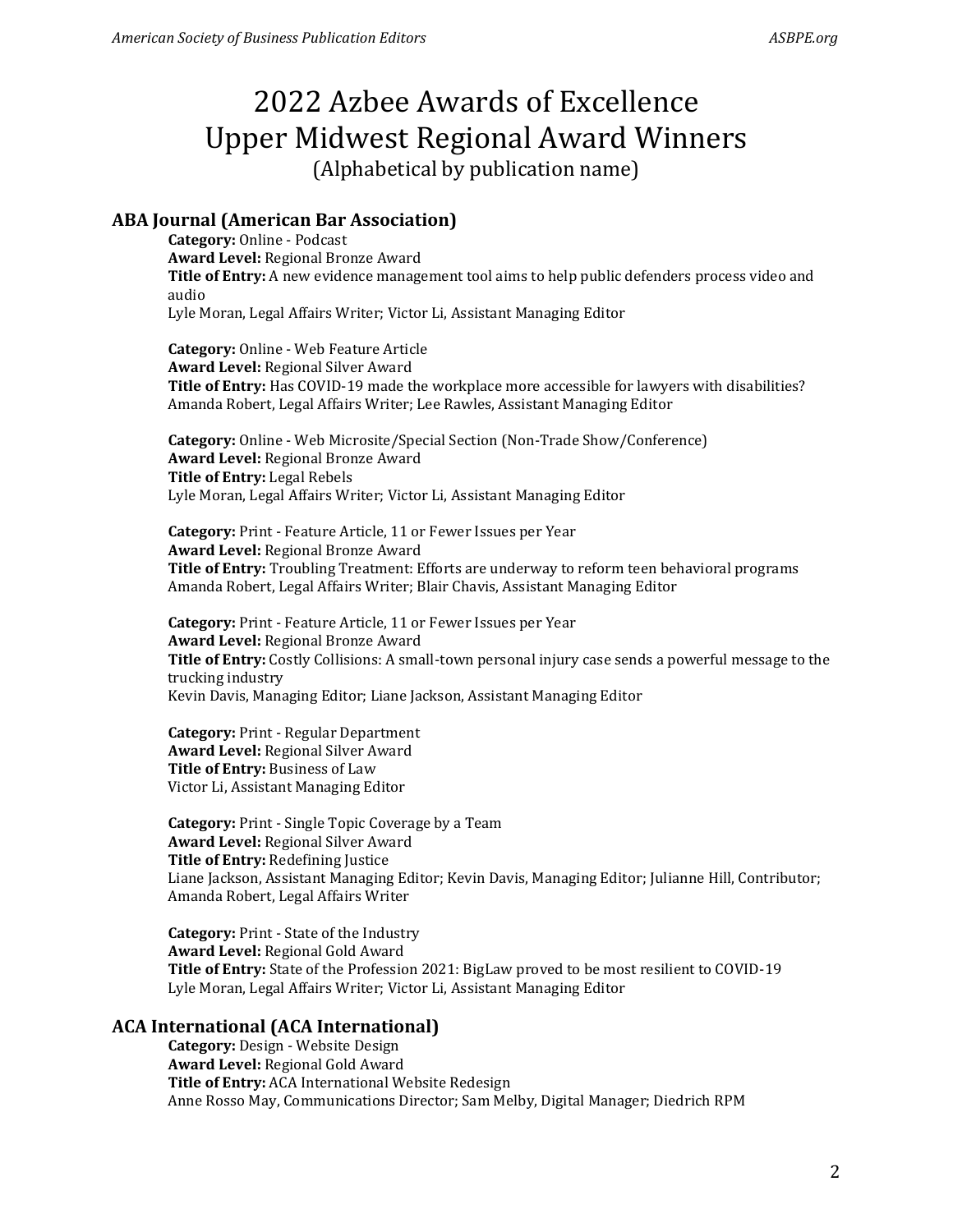# 2022 Azbee Awards of Excellence Upper Midwest Regional Award Winners

(Alphabetical by publication name)

### **Casting Source (American Foundry Society)**

**Category:** All Content - Regular Column, Contributed **Award Level:** Regional Silver Award **Title of Entry:** Industry Insider David Charbauski, Columnist

### **Chemical Processing (Putman Media, Inc.)**

**Category:** All Content - Editor's Letter **Award Level:** Regional Bronze Award **Title of Entry:** From the Editor Mark Rosenzweig, Editor in Chief; Amanda Joshi, Managing Editor; Jennifer Dakas, Art Director

**Category:** All Content - Regular Column, Contributed **Award Level:** Regional Silver Award **Title of Entry:** Plant InSites Mark Rosenzweig, Editor in Chief; Amanda Joshi, Managing Editor; Jennifer Dakas, Art Director

**Category:** All Content - Technical Article **Award Level:** Regional Bronze Award **Title of Entry:** Open Process Automation Moves Ahead Mark Rosenzweig, Editor in Chief; Amanda Joshi, Managing Editor; Jennifer Dakas, Art Director

**Category:** Design - Opening Page/Spread - Photo Illustration **Award Level:** Regional Silver Award **Title of Entry:** Industry Raises Its Shield Jennifer Dakas

**Category:** Design - Opening Page/Spread-Illustration **Award Level:** Regional Bronze Award **Title of Entry:** Turnarounds Get a New Spin Jennifer Dakas

### **Collector magazine (ACA International)**

**Category:** Design - Contents Page or Pages **Award Level:** Regional Gold Award **Title of Entry:** Collector Table of Contents Anne Rosso May, Communications Director and Editor-in-Chief, ACA International; Zon Buckley, Art Director, The YGS Group; Alex Straughan, Graphic Designer, The YGS Group

**Category:** Design - Magazine/Newspaper Redesign **Award Level:** Regional Bronze Award **Title of Entry:** Collector magazine redesign 2021 Anne Rosso May, Communications Director and Editor-in-Chief, ACA International; Zon Buckley, Art Director, The YGS Group; Alex Straughan, Graphic Designer, The YGS Group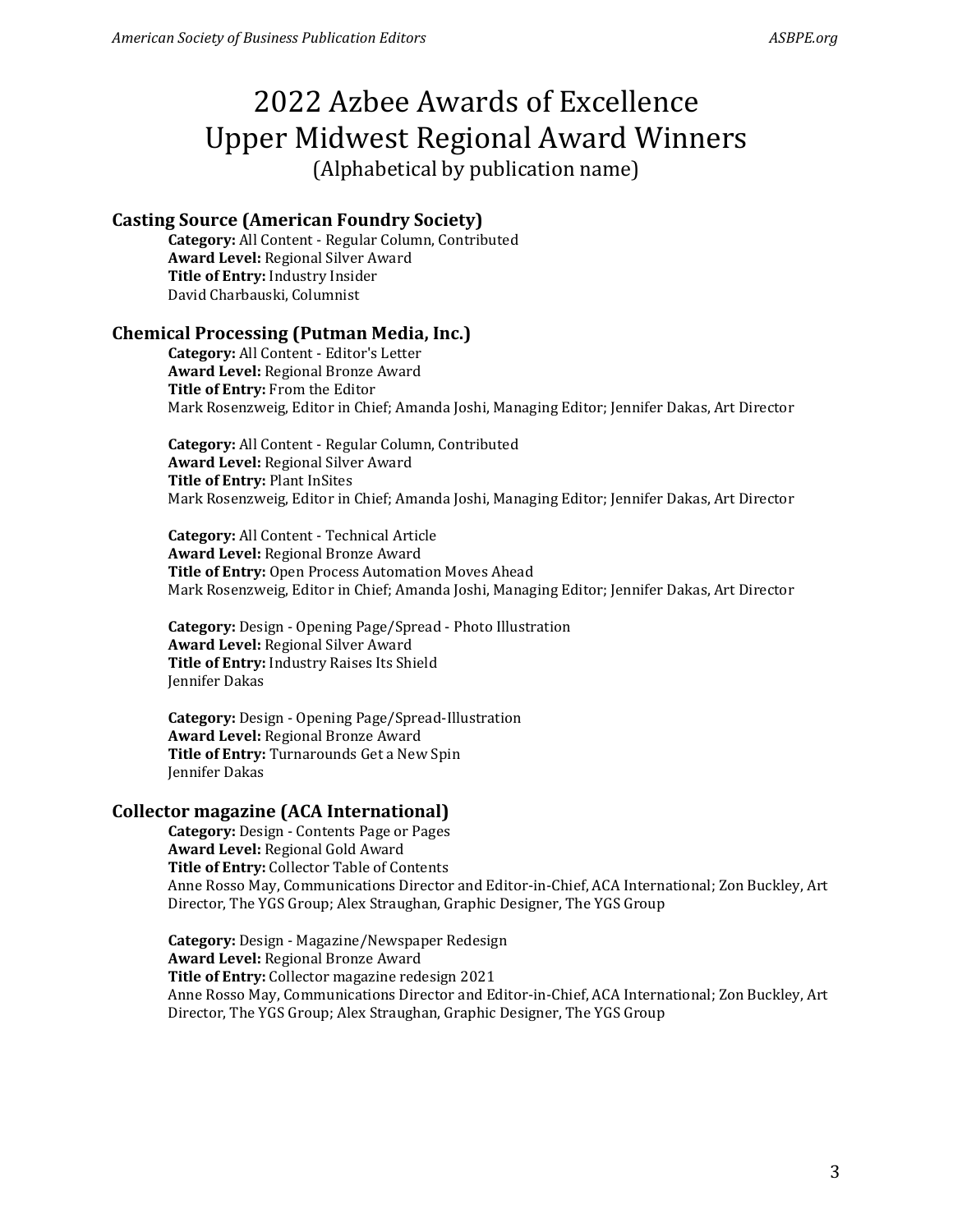### **Construction Equipment (SGC Horizon)**

**Category:** All Content - Editorial **Award Level:** Regional Silver Award **Title of Entry:** Sutton Report Rod Sutton, Editorial Director

**Category:** Print - State of the Industry **Award Level:** Regional Silver Award **Title of Entry:** 2021 Annual Report & Forecast Rod Sutton, Editorial Director; Dan Soltis, Designer

### **Control (Putman Media, Inc.)**

**Category:** Design - Front Cover-Photo Illustration **Award Level:** Regional Bronze Award **Title of Entry:** Be the change Derek Chamberlain

### **Control Design (Putman Media, Inc.)**

**Category:** Design - Front Cover-Photo **Award Level:** Regional Silver Award **Title of Entry:** Integrated data branches out Derek Chamberlain

**Category:** Design - Front Cover-Photo Illustration **Award Level:** Regional Silver Award **Title of Entry:** Keep your distance Derek Chamberlain

### **CSP (Winsight)**

**Category:** All Content - Company Profile **Award Level:** Regional Silver Award **Title of Entry:** Pilot Co.: Ready to Soar Steve Holtz, Content Director; Greg Lindenberg, Editor

**Category:** All Content - Data Journalism **Award Level:** Regional Gold Award **Title of Entry:** 2021 Outlook Survey Chuck Ulie, Editor; Hannah Prokop, Associate Editor

**Category:** All Content - Diversity, Equity and Inclusion **Award Level:** Regional Gold Award **Title of Entry:** Social Justice and Convenience Retailing Hannah Prokop, Associate Editor; Jackson Lewis, Editor; Steve Holtz, Content Director; Greg Lindenberg, Editor; Chuck Ulie, Editor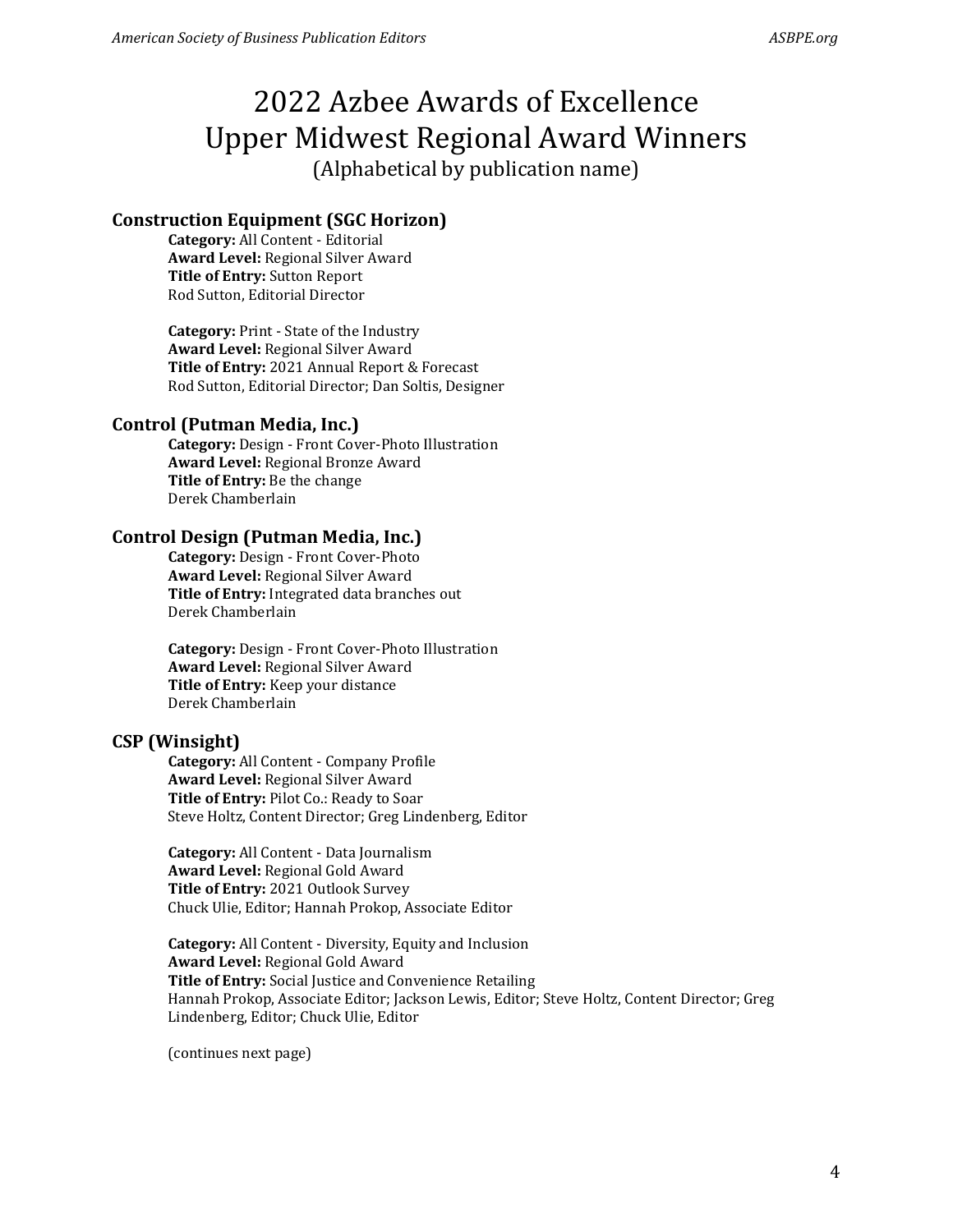### **CSP (Winsight)**

**Category:** All Content - News Analysis **Award Level:** Regional Bronze Award **Title of Entry:** The State of C-Store Distribution Jackson Lewis, Editor; Greg Lindenberg, Editor

**Category:** Print - Single Topic Coverage by a Team **Award Level:** Regional Gold Award **Title of Entry:** Convenience Retailing Through the Pandemic CSP Staff

**Category:** Print - Special Supplement **Award Level:** Regional Silver Award **Title of Entry:** Category Management Handbook 2021 Hannah Prokop, Associate Editor; Nico Heins, Art Director; Victoria Rodriguez, Art Director; Steve Holtz, Content Director; Greg Lindenberg, Editor; Jackson Lewis, Editor; Chuck Ulie, Editor

#### **Dental Economics (Endeavor Business Media)**

**Category:** Design - Front Cover-Illustration **Award Level:** Regional Gold Award **Title of Entry:** The New Patient Journey Kermit Mulkins, Art Director

**Category:** Design - Opening Page/Spread Typographic **Award Level:** Regional Silver Award **Title of Entry:** The Power of the Pivot Kermit Mulkins, Art Director

### **Firehouse (Endeavor Business Media)**

**Category:** Design - Front Cover-Photo **Award Level:** Regional Gold Award **Title of Entry:** 343 Never Forget Marianne McIntyre, Art Director; Peter Matthews, Editor in Chief

**Category:** Design - Opening Page/Spread-Photo **Award Level:** Regional Bronze Award **Title of Entry:** The 343 Marianne McIntyre, Art Director; Peter Matthews, Editor in Chief

### **Food Technology (Institute of Food Technologists)**

**Category:** Design - Magazine/Newspaper Redesign **Award Level:** Regional Gold Award **Title of Entry:** Food Technology Magazine Redesign Leslie Pappas, Director of Publications Production; Brian MacKenzie, Publications Production Coordinator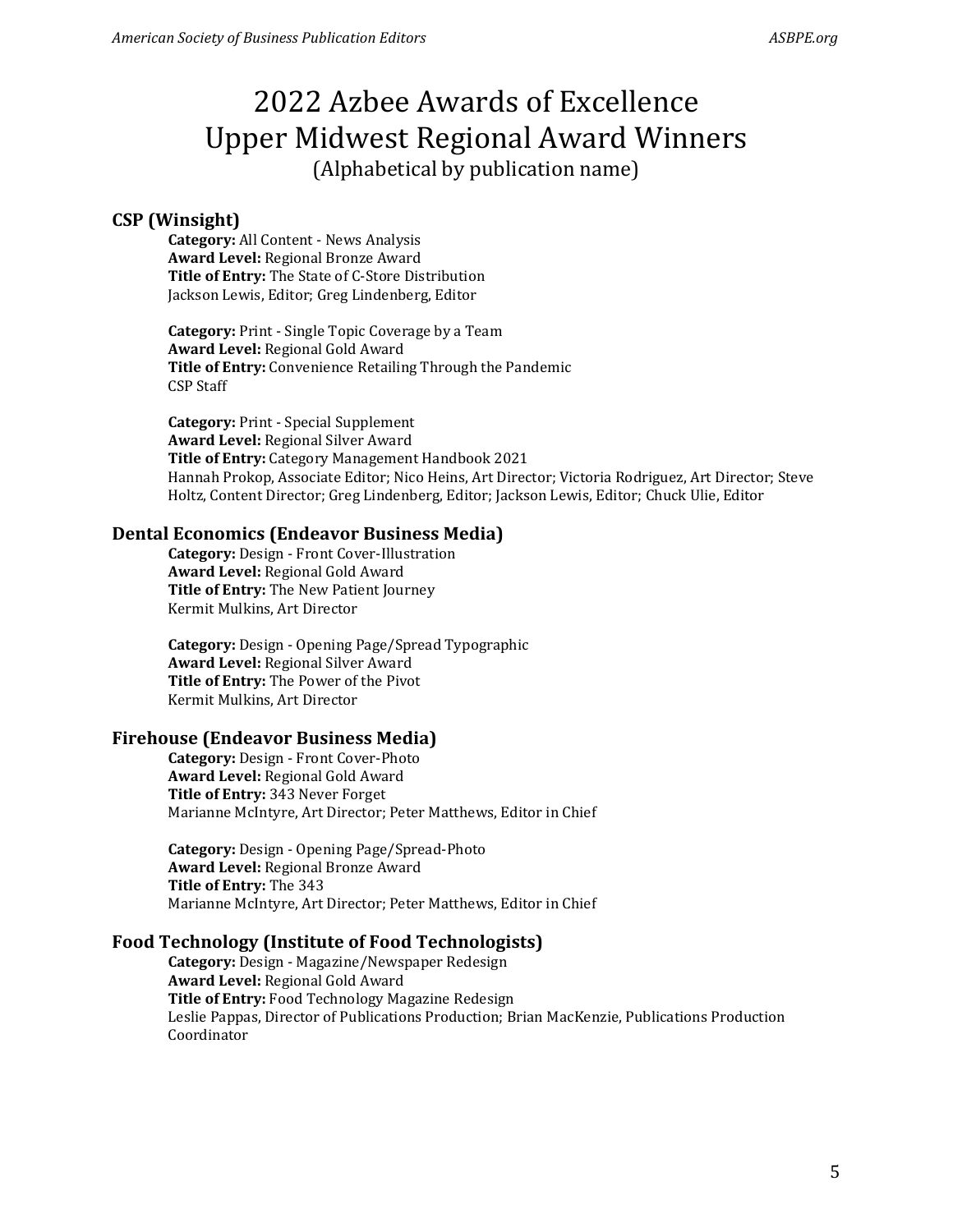### **Foodservice Equipment & Supplies (Zoomba Group)**

**Category:** All Content - Case History **Award Level:** Regional Bronze Award **Title of Entry:** Transitioning A Kitchen Space From Antiquated to Optimal Maureen Slocum, CEO & Publisher; Joe Carbonara, Editorial Director; Renee Pas, Managing Editor

**Category:** Design - Opening Page/Spread-Illustration **Award Level:** Regional Gold Award **Title of Entry:** Ghost Kitchens and Virtual Brands Anne LoCascio, Creative Director; Jean Tuttle, Illustrator

**Category:** Design - Opening Page/Spread-Photo **Award Level:** Regional Silver Award **Title of Entry:** Tabletop Trends Anne LoCascio, Creative Director; Maureen Slocum, Publisher; Joseph M. Carbonara, Editorial Director

**Category:** Print - Feature Article, 12 or More Issues per Year **Award Level:** Regional Gold Award **Title of Entry:** Ghost Kitchens & Virtual Brands Maureen Slocum, CEO & Publisher; Joe Carbonara, Editorial Director; Renee Pas, Managing Editor; Dana Tanyeri, Contributing Editor

**Category:** Print - Regular Department **Award Level:** Regional Gold Award **Title of Entry:** Facility Design Project of the Month Maureen Slocum, CEO & Publishers; Joe Carbonara, Editorial Director; Renee Pas, Managing Editor; Donna Boss, Contributing Editor

### **hfm (HFMA)**

**Category:** All Content - Regular Column, Contributed **Award Level:** Regional Gold Award **Title of Entry:** Leadership Column Jill Geisler, Leadership Columnist; Brad Dennison, Executive Editor; Crystal Milazzo, Senior Editor; Eric Reese, Managing Editor and Linda Chandler, Designer

**Category:** Design - Magazine/Newspaper Design **Award Level:** Regional Silver Award **Title of Entry:** Summer 2021 issue and September 2021 issue Brad Dennison, Executive Editor; Eric Reese, Managing Editor; Marshall Clarke, Photographer; Brian Goins, Designer

**Category:** Print - Feature Article, 11 or Fewer Issues per Year **Award Level:** Regional Silver Award **Title of Entry:** Soaring Labor Costs Test Providers Nick Hut, Senior Editor; Brad Dennison, Executive Editor; Eric Reese, Managing Editor; Marshall Clarke, Photographer and Brian Goins, Designer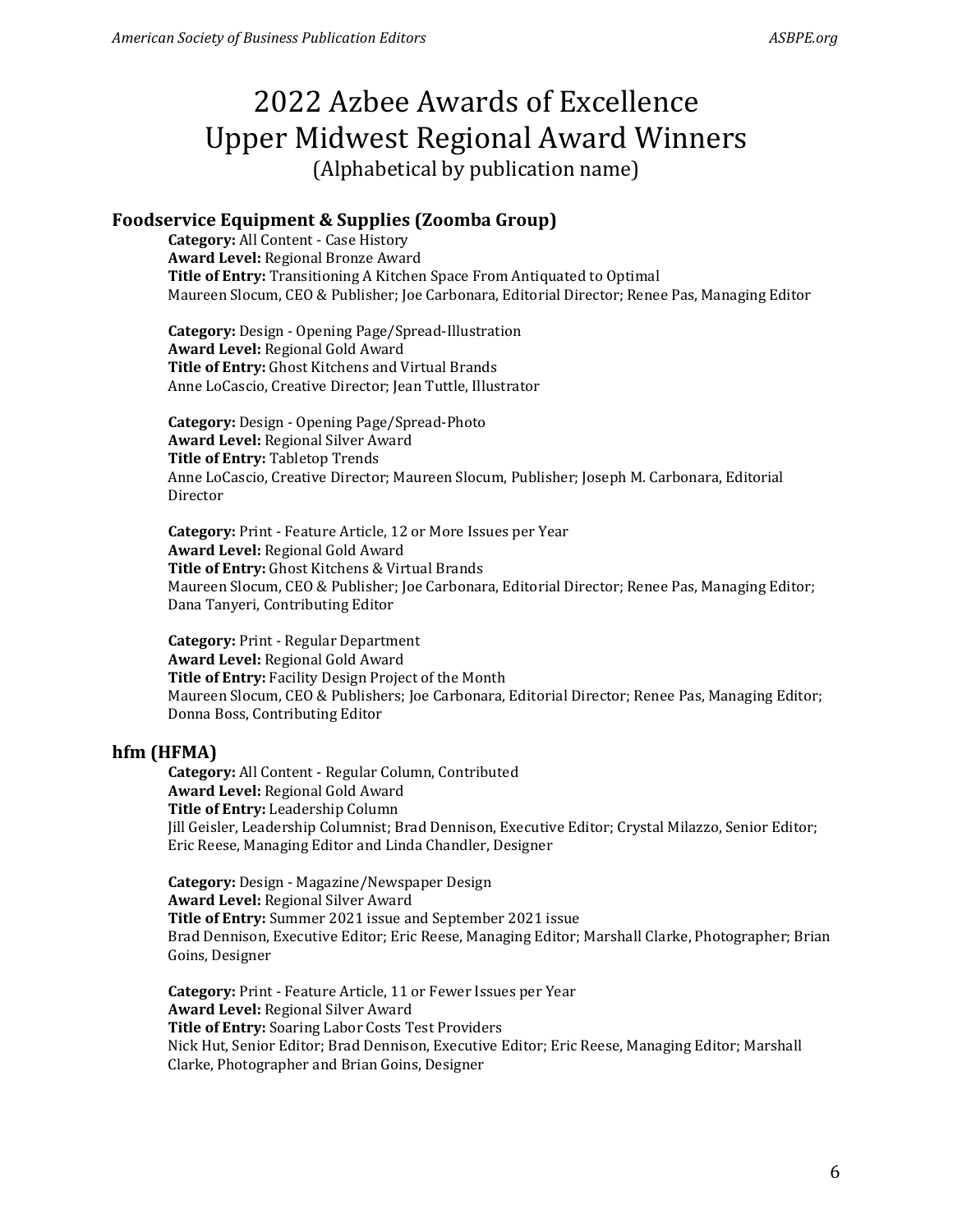### **Imaging Technology News (Wainscot Media)**

**Category:** All Content - Trade Show/Conference Coverage **Award Level:** Regional Gold Award **Title of Entry:** Coverage of Largest Medical Industry Show Post-COVID Melinda Taschetta-Millane, Editorial Director; Dave Fornell, Editor

**Category:** Online - Photo Gallery/Slide Show **Award Level:** Regional Gold Award **Title of Entry:** PHOTO GALLERY: How COVID-19 Appears on Medical Imaging Melinda Taschetta-Millane, Editorial Director; Dave Fornell, Editor

### **Mass Transit (Endeavor Business Media)**

**Category:** Design - Infographics **Award Level:** Regional Silver Award **Title of Entry:** 2021 Mobility Outlook; Snapshot of U.S. Bus Fleets; Passenger Rail Stat Snapshot Erin Brown, Art Director

**Category:** Online - Online Breaking News Coverage **Award Level:** Regional Bronze Award **Title of Entry:** The Bipartisan Infrastructure Deal's Big Impact on the Transit Industry Mischa Wanek-Libman, Executive Editor; Megan Perrero, Assistant Editor

**Category:** Print - Single Topic Coverage by a Team **Award Level:** Regional Bronze Award **Title of Entry:** Transit agencies transition to mobility integrators Mischa Wanek-Libman, Executive Editor; Megan Perrero, Assistant Editor

### **McKnight's Home Care Daily Pulse (Haymarket Media Inc.)**

**Category:** Online - E-Newsletter - General Excellence **Award Level:** Regional Bronze Award **Title of Entry:** Healthy helpings of daily news Diane Eastabrook, Staff Writer; Liza Berger, Editor; Aminah Beg, Graphic Designer

**Category:** Online - Web Feature Series **Award Level:** Regional Gold Award **Title of Entry:** Spotlight on loneliness Diane Eastabrook, Staff Writer; Aminah Beg, Graphic Designer; Liza Berger, Editor

### **McKnight's Long-Term Care News (Haymarket Media Inc.)**

**Category:** All Content - Original Research **Award Level:** Regional Silver Award **Title of Entry:** McKnight's Mood of the Market Survey James M. Berklan, Executive Editor; Mark Speakman, Art Director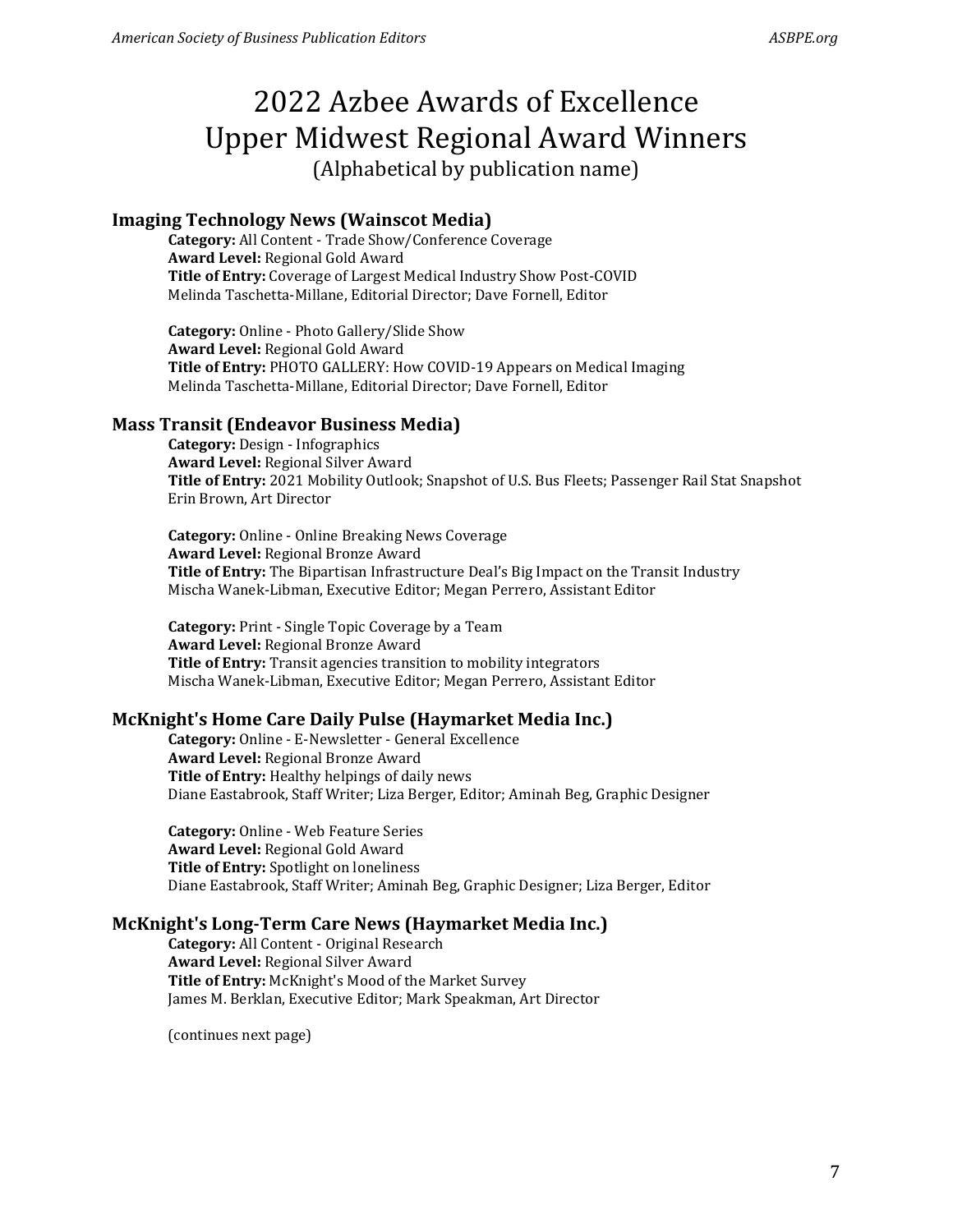### **McKnight's Long-Term Care News (Haymarket Media Inc.)**

**Category:** Online - Online Breaking News Coverage **Award Level:** Regional Silver Award **Title of Entry:** Staff vaccine mandates rock industry Danielle Brown, Staff Writer; Kimberly Marselas, Senior Editor; James M. Berklan, Executive Editor

**Category:** Print - News Section **Award Level:** Regional Gold Award **Title of Entry:** McKnight's Long-Term Care News - News Section Danielle Brown, Staff Writer; Kimberly Marselas, Senior Editor; Mark Speakman, Art Director; James M. Berklan, Executive Editor

### **McKnight's Senior Living (Haymarket Media Inc.)**

**Category:** Online - Web News Section **Award Level:** Regional Silver Award **Title of Entry:** McKnightsSeniorLiving.com News Section Lois A. Bowers, Editor; Kimberly Bonvissuto, Content Editor; John O'Connor, Editorial Director; Kathleen Steele Gaivin; Caroline Szachnowski; Amy Novotney; Mark Speakman; Aminah Beg

**Category:** Online - Webinar **Award Level:** Regional Bronze Award **Title of Entry:** Finding success in increasing diversity and inclusion Lois A. Bowers, Editor, McKnight's Senior Living; Haymarket Media Events Team

**Category:** Print - News Section **Award Level:** Regional Silver Award **Title of Entry:** McKnight's Senior Living Magazine News Section Lois A. Bowers, Editor; John O'Connor, Editorial Director; Kimberly Bonvissuto, Content Editor; Amy Novotney, Writer; Mark Speakman, Art Director

**Category:** Print - Special Supplement **Award Level:** Regional Bronze Award **Title of Entry:** Technology Supplement Lois A. Bowers, Editor; Mark Speakman, Art Director; Kimberly Bonvissuto, Content Editor; Amy Novotney, Writer; Rachael Zimlich, Writer; John O'Connor, Editorial Director

### **mcknightshomecare.com (Haymarket Media Inc.)**

**Category:** Online - Web News Section **Award Level:** Regional Bronze Award **Title of Entry:** A home for daily news Liza Berger, Editor; Diane Eastabrook, Staff Writer; Aminah Beg, Graphic Designer

### **Modern Healthcare (Crain Communications, Inc.)**

**Category:** Design - Infographics **Award Level:** Regional Gold Award **Title of Entry:** Data Points/Data Dive Pat Fanelli, Creative Services Director; Rodolfo Jimenez, Graphic Designer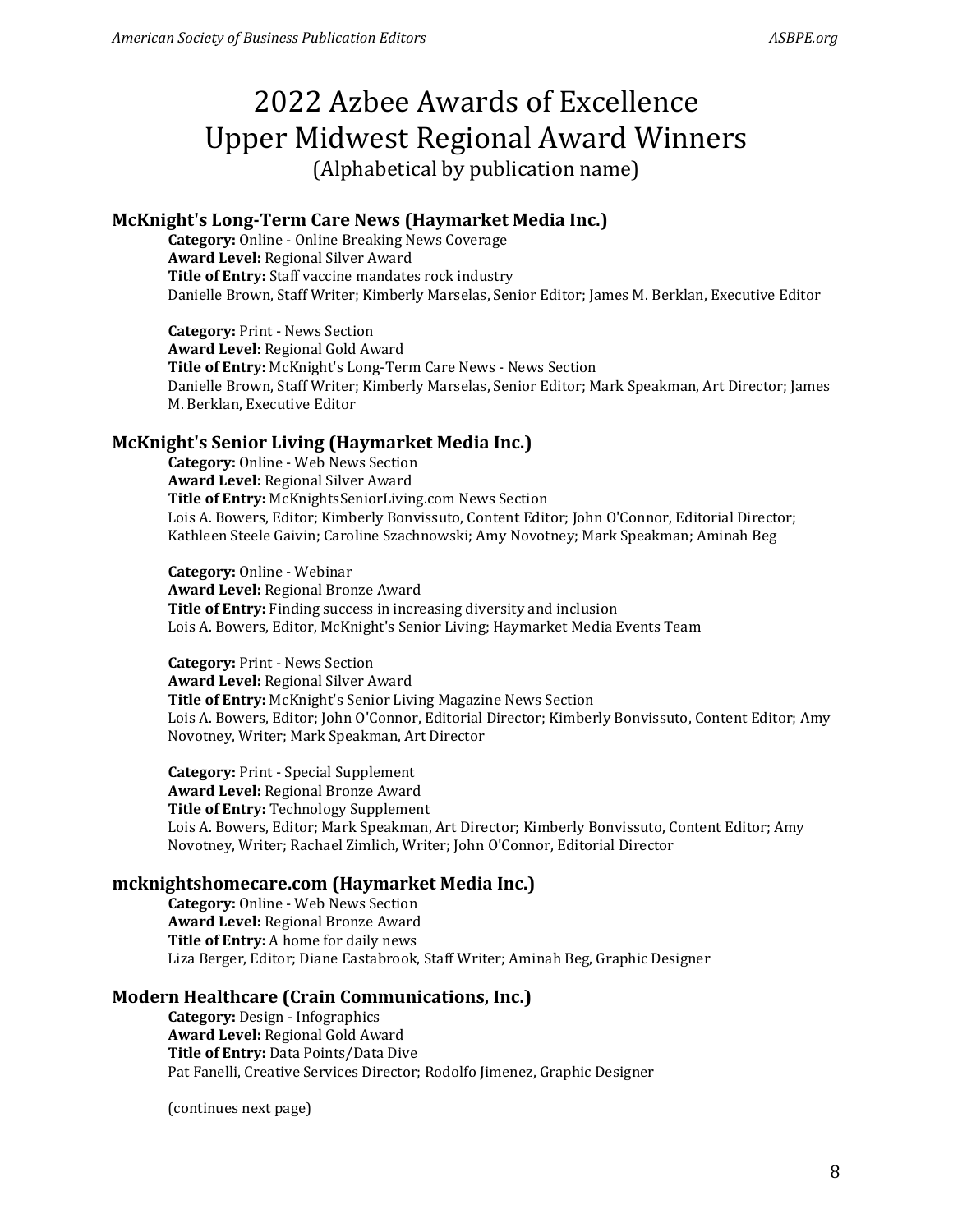### **Modern Healthcare (Crain Communications, Inc.)**

**Category:** Design - Magazine/Newspaper Redesign **Award Level:** Regional Silver Award **Title of Entry:** Modern Healthcare Redesign Pat Fanelli, Creative Services Director; Rodolfo Jimenez, Graphic Designer

### **New Equipment Digest (Endeavor Business Media)**

**Category:** Design - Opening Page/Spread-Illustration **Award Level:** Regional Silver Award **Title of Entry:** The Next Level of Mechantronics Paves the Way to the Factory of the Future Timothy Driver, Art Director; Laura Davis, Editor in Chief

### **NutraIngredients-USA (William Reed)**

**Category:** Online - Web Feature Series **Award Level:** Regional Silver Award **Title of Entry:** Amazon's sweeping new quality specifications for dietary supplements Stephen Daniells, Editor in Chief

### **Outsourcing-Pharma (William Reed)**

**Category:** Online - Web Feature Series **Award Level:** Regional Bronze Award **Title of Entry:** The Future of Clinical Trials Jenni Spinner, Editor

### **P.I. Process Instrumentation (Endeavor Business Media)**

**Category:** Design - Best Use of Color **Award Level:** Regional Bronze Award **Title of Entry:** How a Remote Monitoring System Improves AODD Pump Capability Ryan Carlson, Art Director; Jesse Osborn, Editor in Chief; Molly Rogers, Managing Editor

### **Pensions & Investments (Crain Communications, Inc.)**

**Category:** Online - Web Microsite/Special Section (Non-Trade Show/Conference) **Award Level:** Regional Gold Award **Title of Entry:** Best Places to Work in Money Management Elizabeth Davis, Web Designer; Patrick Roth, Web Producer; Gregg A. Runburg; Art Director

### **Pharma Manufacturing (Putman Media, Inc.)**

**Category:** All Content - Editor's Letter **Award Level:** Regional Gold Award **Title of Entry:** From the editor Karen Langhauser, Chief Content Director

**Category:** Design - Front Cover-Photo Illustration **Award Level:** Regional Gold Award **Title of Entry:** mRNA Takes Off Michael Annino, Art Director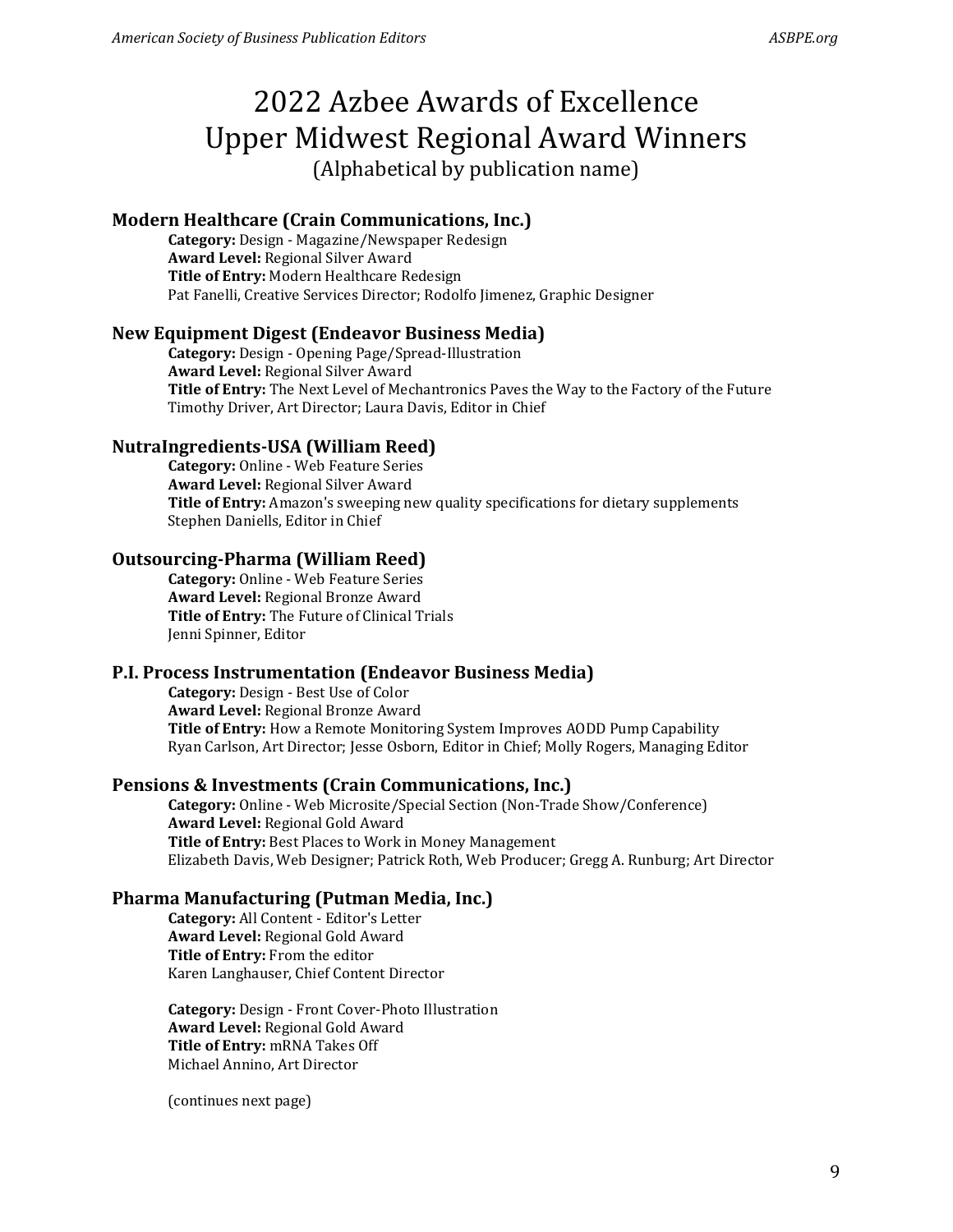### **Pharma Manufacturing (Putman Media, Inc.)**

**Category:** Design - Opening Page/Spread - Photo Illustration **Award Level:** Regional Gold Award **Title of Entry:** The Next Phase of Drug Creation Michael Annino, Art Director

**Category:** Design - Opening Page/Spread - Photo Illustration **Award Level:** Regional Bronze Award **Title of Entry:** Rising Tides of Orphan Drugs Michael Annino, Art Director

**Category:** Print - Feature Article, 11 or Fewer Issues per Year **Award Level:** Regional Gold Award **Title of Entry:** Cyber scares Karen Langhauser, Chief Content Director

#### **Plant Services (Putman Media, Inc.)**

**Category:** Design - Front Cover-Illustration **Award Level:** Regional Bronze Award **Title of Entry:** Push the needle Jennifer Dakas

### **Protradecraft.com (SGC Horizon)**

**Category:** Online - Webinar **Award Level:** Regional Silver Award **Title of Entry:** CEUs for Contractors: The What, How and Why of Thermal Envelope Improvements Daniel Morrison, ProTradeCraft, John Miller, Northstar Associates; Bill Black, SGC Horizon

### **REALTOR® AE (National Association of REALTORS®)**

**Category:** All Content - Regular Column, Staff-Written **Award Level:** Regional Silver Award **Title of Entry:** Need to Know Carole Kaptur

### **REALTOR® Magazine (National Association of REALTORS®)**

**Category:** All Content - Diversity, Equity and Inclusion **Award Level:** Regional Silver Award **Title of Entry:** Repairers of the Breach Alexia Smokler

**Category:** All Content - Enterprise News Story **Award Level:** Regional Silver Award **Title of Entry:** Tackling Buyer Remorse Graham Wood and Wendy Cole